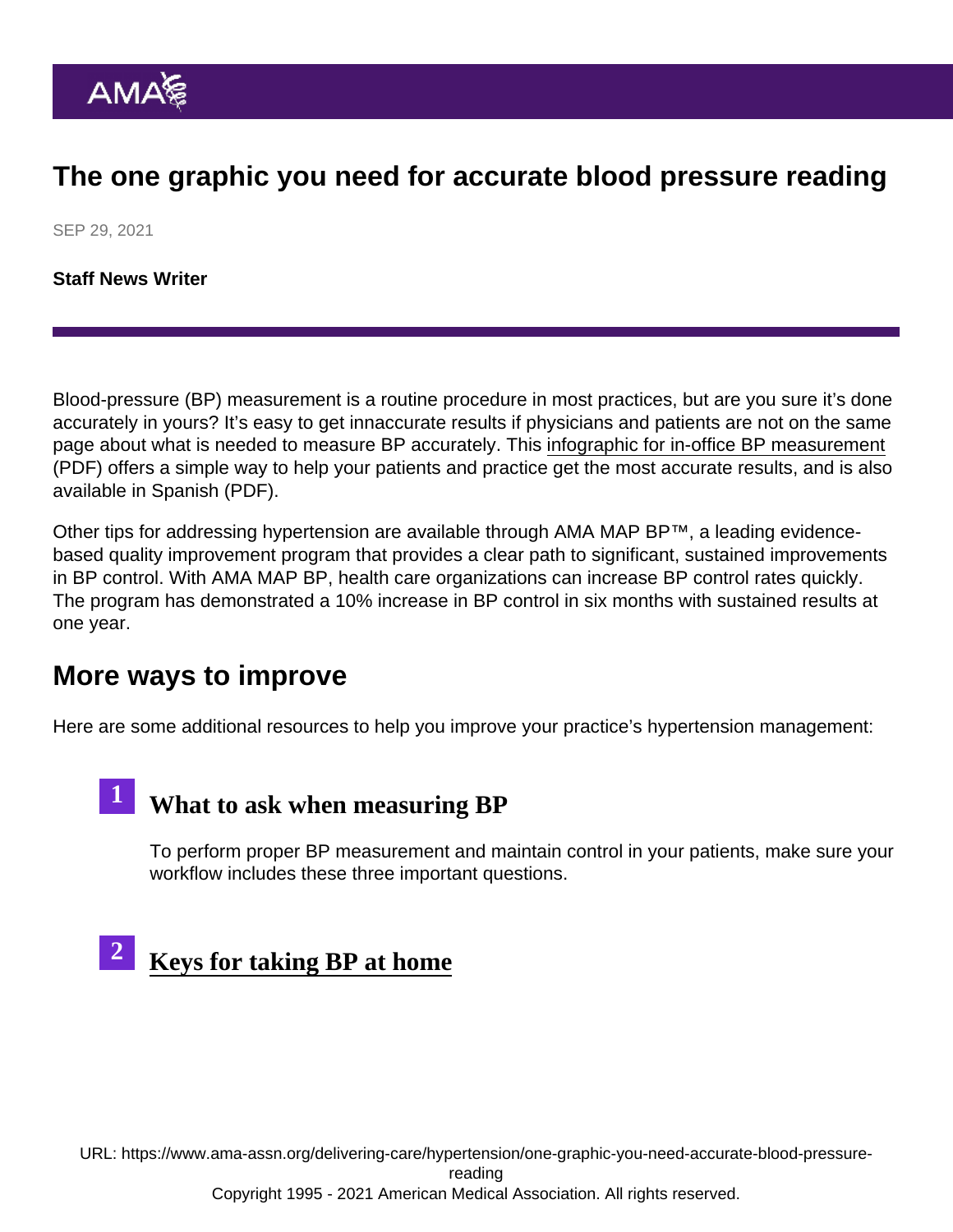When patients measure their blood pressure regularly—and share those measurements with their doctors—they are playing an important role in their care.

#### [A tool to help with telehealth visits](https://www.ama-assn.org/delivering-care/hypertension/why-telehealth-visits-shouldn-t-mean-skipping-bp-measurement) 3

The AMA's [7-step SMBP Quick Guide](https://www.ama-assn.org/delivering-care/hypertension/7-step-self-measured-blood-pressure-smbp-quick-guide) is an evidence-based tool created to help clinical teams manage hypertension using patient measured BPs

#### $4$  [How to partner with patients](https://www.ama-assn.org/delivering-care/hypertension/4-steps-great-teamwork-patients-improve-bp-control)

By partnering with patients, physicians and their care teams can help remove obstacles to treatment adherence and improve blood pressure control to save and extend lives. But that requires effective, patient-centered communication.

# 5 [A blueprint for boosting BP control](https://www.ama-assn.org/delivering-care/hypertension/us-health-care-should-follow-blueprint-boost-bp-control)

The nation's BP control rate has been getting worse over time. Health care leaders should follow these eight key steps to reverse the trend.

#### 6 [Go-to definitions in the BP guideline](https://www.ama-assn.org/delivering-care/hypertension/new-bp-guideline-5-things-physicians-should-know)

Evidence-driven recommendations introduced in 2017 are still crucial for patients and physicians to understand. They include BP categories, adjusted treatments and treatment targets.

URL: [https://www.ama-assn.org/delivering-care/hypertension/one-graphic-you-need-accurate-blood-pressure](https://www.ama-assn.org/delivering-care/hypertension/one-graphic-you-need-accurate-blood-pressure-reading)[reading](https://www.ama-assn.org/delivering-care/hypertension/one-graphic-you-need-accurate-blood-pressure-reading)